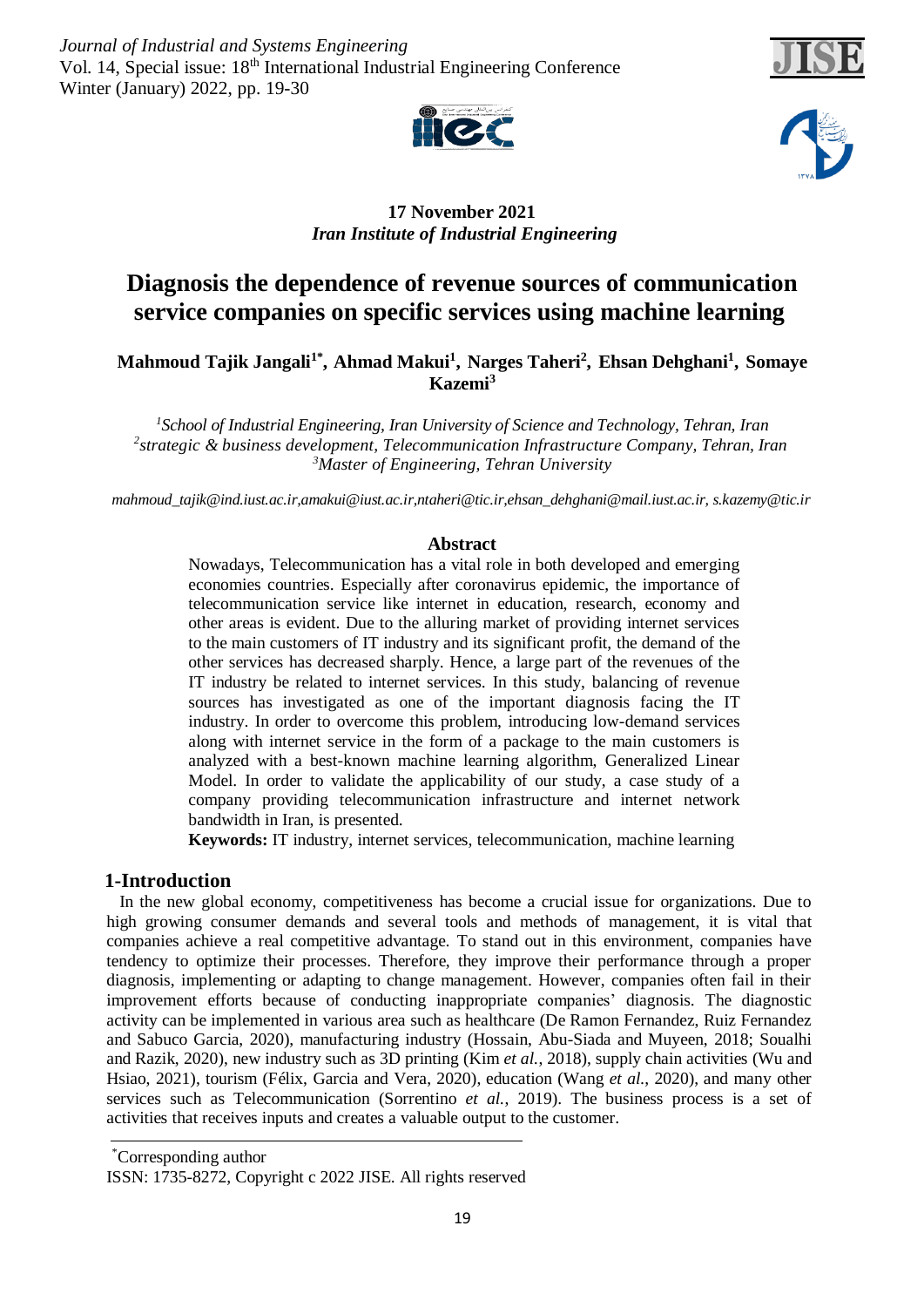In the past decade, business processes have received much attention, but there is a lack of established diagnosis standards. Ko, Lee and Lee (2009) provided an extensive literature review and propose a classification. This classification includes execution, interchange, graphical, and diagnostic standards. Kohlbacher (2010) provide a complete review that investigated the impact of process orientation. They declare that focusing on business processes rather than emphasizing functional structure have positive effects on customer satisfaction, quality improvement, cost reduction, financial performance. In another work studied by Varela-Vaca et al., (2019) a risk assessment method is presented to evaluate a set of activities in a business process model. First, an algorithm is defined to verify the level of risk. Then, an algorithm is designed to diagnose the risk of the activities. Finally, the tool is used to support the described proposal. Furthermore, they validate the automation of the algorithms by a real case study. There are a lot of effective methods which has been employed to identify the relationship between the monitoring data and the health of the system to help root cause detection and analysis. Typically, the diagnosis of the faults is detected by experience and expert knowledge of engineers and this is a time-consuming procedure. This important limit has led to the presentation of several intelligent methods to shorten the cycle and improve the diagnosis. Machine learning algorithms are a part of these methods (Lei et al*.*, 2020). The application of these algorithms is common in various areas, especially in analyzing and predicting problems and faults. According to the growth of complexity, the application of machine learning algorithms in this area, has become more popular than before. For instance, Generalized Linear Model (GLM) (Emami *et al.*, 2020), Random Forest (Liu *et al.*, 2020; Sun et al., 2020), KNN (Shahabi *et al.*, 2020; Wardani, Sihombing and others, 2020), Naive Bayes (Yao and Ye, 2020), and Logistic Regression (Chen et al., 2020) are some proposed algorithms which has been applied to diagnose faults. Moreover, GLM is used as the solution approach in this study. Nowadays, Telecommunication has a vital role in both developed and emerging economies countries. Especially after Coronavirus epidemic, the importance of telecommunication service like internet in education, research, economy and other areas is evident. In the work conducted by Tetteh (2012), paid attention to diagnosis as a way to rectify and improve performance of the telecommunication industry. Both qualitative and quantitative methods were applied to collect data in the organization's diagnosis, the areas of change, and the telecom environment assessment. The result of a real case shows that all three telecommunication companies, paid a lot of attention to the diagnosis and accepted proposing new products and services as an important diagnose that require to be discovered. Moreover, this approach helped propose practicable change and advance. Like Tetteh, Carrera et al., (2014) studied a telecommunications network. In their work, a hybrid diagnostic technique is proposed to provide competitiveness for the telecommunications networks. They achieved cost savings and customer retention by introducing the Fault Diagnosis Multi-Agent System. The collected data of system operation shows a reduction in the average incident solution time and the mean diagnosis time. In a study investigating diagnosis system in LTE network, Khatib et al., (2015) reported that Self-Organizing Networks (SON) can be a solution to reduce operational cost. SON can be used in the radio access network to detect faults, analyze root cause, balance fault, and recover them automatically. Consequently, the downtime reduces the impact on the user experience. They proposed a supervised, data driven learning decision making algorithm to analyze root cause. Finally, they validated their method by a real case study. A systematic procedure based on data driven method can be employed as a fault monitoring and diagnosis. Echraibi et al., (2020) paid attention to diagnosis of root causes in a telecommunication network. An infinite Multivariate Categorical Mixture Model is proposed for the clustering patterns of faults from data which is gathered from telecommunication networks. In addition, Quiñones-Grueiro, Llanes-Santiago and Neto (2021) have investigated diagnosis application in industrial systems. They classified faults with Data-Driven Methods. This work examines the various method of introducing services to customers and their performances in sales and profits in a telecommunications company as a diagnostic approach. Moreover, to the best our knowledge, there has been a lack of good and applicable references in this field. This work has been organized in the following way. Section 2, explains the problem definition in detail. The research methodology is presented in section 3. Furthermore, section 4 present the case study and validation of our proposed method. The results are analyzed in section 5. Finally, the conclusion future lines of the research are provided in section 6.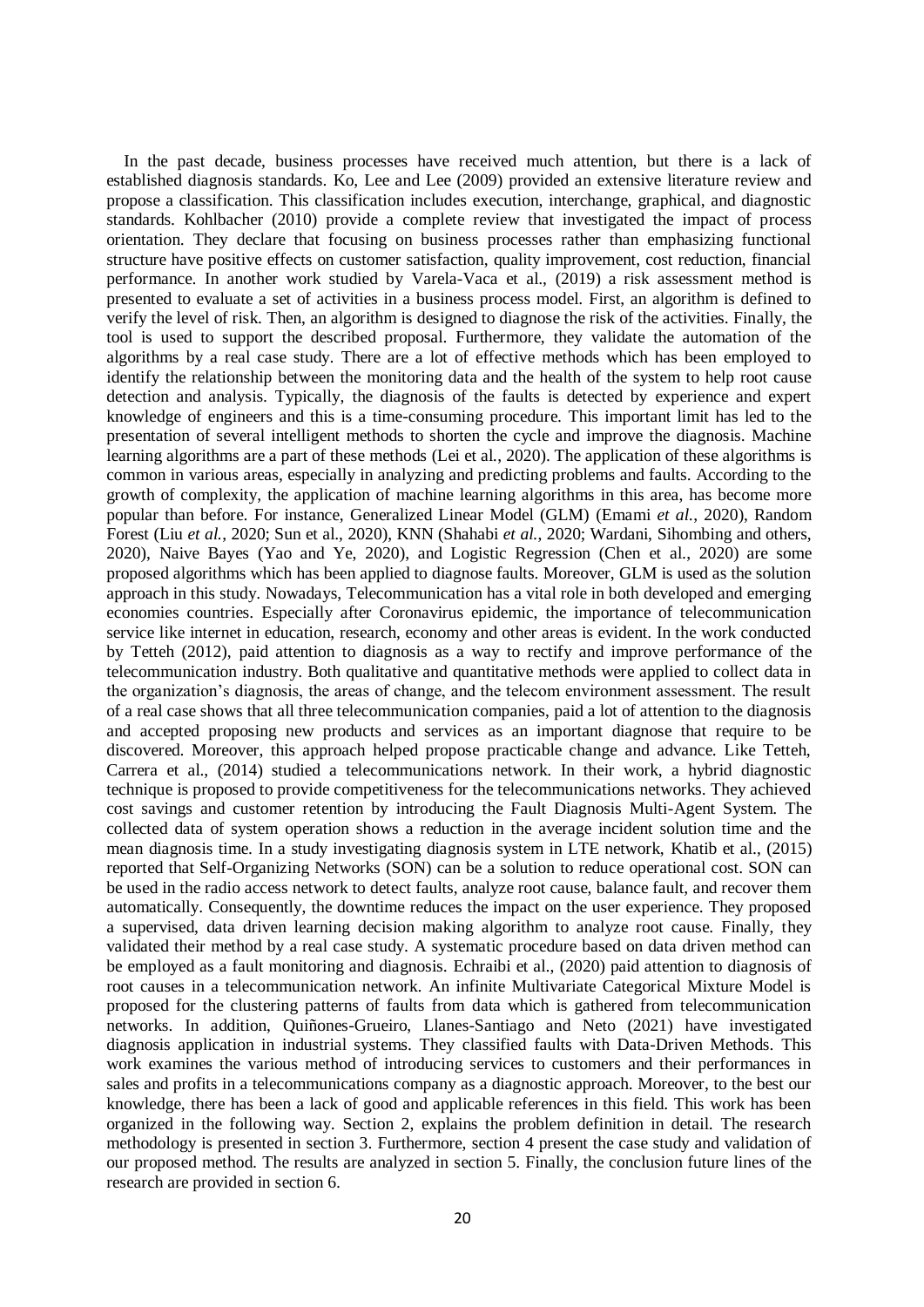## **2-Problem definition**

The development of the digital economy and the change in the approach and lifestyle of human has changed the way governments look at the Information Technology (IT) Industry. It is obvious that the development of digital economy in the country will increase productivity, increase transparency, promote creativity and improve the quality of government services (Covas, Silva and Dias, 2013; Daim, Bhatla and Mansour, 2013). IT industry in countries offers various services such as «provide Internet bandwidth», «provide transmission cloud bandwidth», «and provide internal Internet exchange point (IXP) bandwidth and International capacity transit». As mentioned before, due to the change in the lifestyle of people and the attitude of governments, IT industries encounter the significant increase in demand of Internet service. In addition, meeting these demands need not only providing the necessary infrastructure to meet these demands but also, establishing secure communication (Büyüközkan and şakir Ersoy, 2009). It is important to note that establishing the necessary infrastructure is time consuming and costly, which will be implemented in the form of a multi-year plan. On the other hand, due to the alluring market of providing Internet services to the main customers of IT industry and its significant profit, the demand of the other services has decreased sharply and has caused a large part of the revenues of the IT industry to be related to Internet services. Therefore, one of the important diagnosis facing the IT industry is the balancing of revenue sources. One of the methods that can be used to overcome this problem is to introduce low-demand services along with Internet service in the form of a package to the main customers. Obviously, in this situation, more discounts should be considered for Internet service customers to encourage them to buy other services. In order to complete the explanation, the following questions are asked:

- $\checkmark$  Which of the low demand services along with the Internet service is offered to the customer in the form of a package?
- $\checkmark$  How to offer the package to customers?
- $\checkmark$  How to determine if the proposed package has a positive effect on sales of low-demand services?

 In this study, we developed Machine Learning methods to predict customer behavior and examine the effectiveness or ineffectiveness of the proposed packages. Also in this study, effective methods to provide the proposed packages to customers are examined and their impact on the effectiveness of the offers is also examined. Finally, using the real data of the Telecommunication Infrastructure Company (TIC), the proposed model is evaluated and the results are compared with each other.

## **3-Methodology**

Generalized linear models (GLMs) are employed to develop linear regression models which study linear relationship between the response variable and a set of explanatory variables. GLM utilizes random component, linear predictor, and link function to evaluate non-normal response distributions and possibly nonlinear functions of the mean (Nelder and Wedderburn, 1972). This method applied iterative weighted linear regression to provide an adequate description of the data. In addition, this method can be used to establish an appropriate estimate for parameters with exponential distribution, such as the Normal, Binomial, Poisson, gamma, etc. A suitable transformation provides a linear model for this kind of parameters (Agresti, 2015). GLM is used to fit generalized linear models, specified by giving a symbolic description of the linear predictor and a description of the error distribution. GLM consists of different inputs and outputs. These outputs are exploited to analyze the proposed GLM. Table 1 summarizes main inputs and outputs.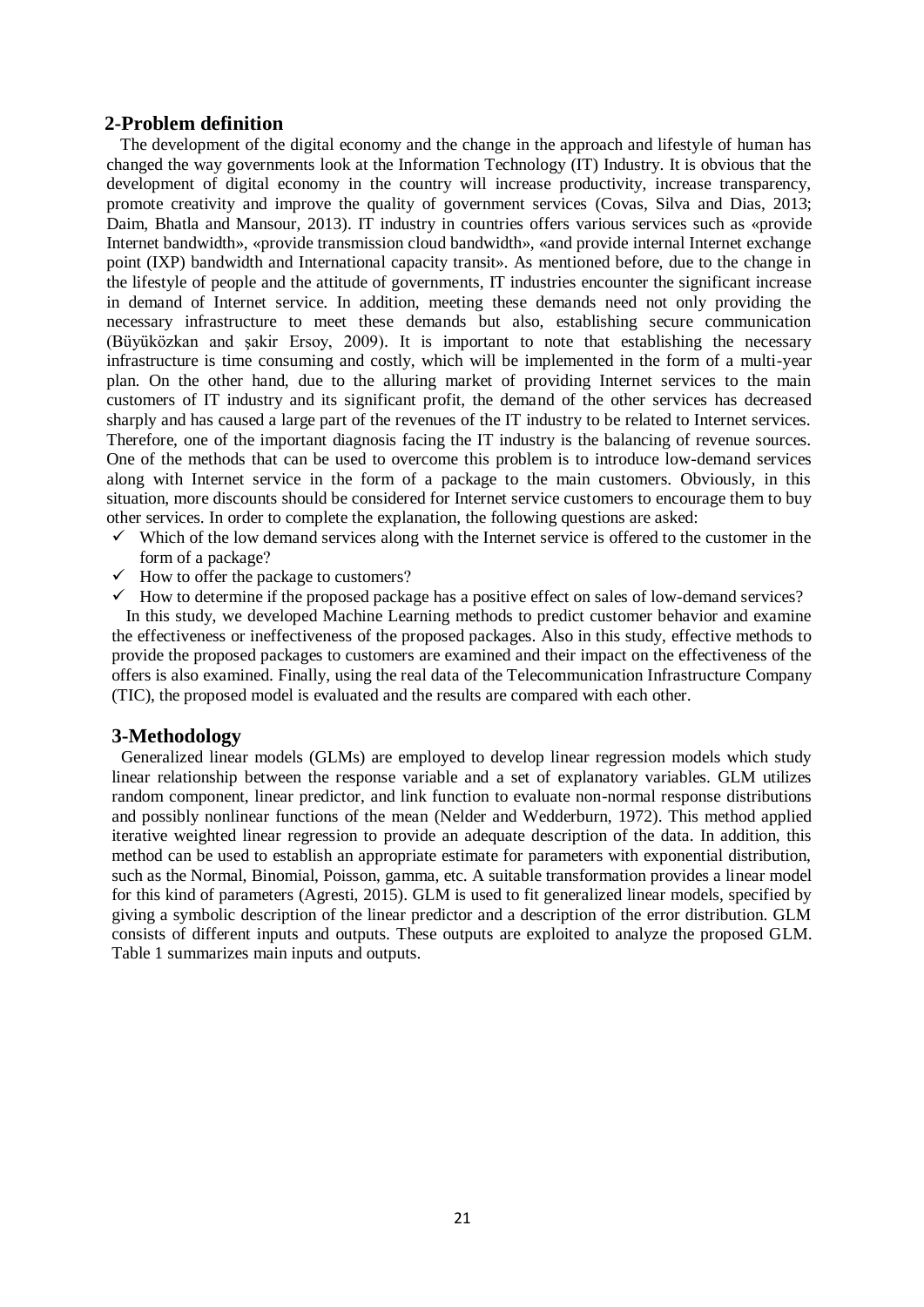|                      | <b>Main Inputs</b>                                                                       |  |  |  |  |
|----------------------|------------------------------------------------------------------------------------------|--|--|--|--|
| Formula              | A typical predictor has the form response $\sim$ terms where response is the (numeric)   |  |  |  |  |
|                      | response vector and terms are a series of terms which specifies a linear predictor for   |  |  |  |  |
|                      | response.                                                                                |  |  |  |  |
| Family               | A description of the error distribution and link function to be used in the model. For   |  |  |  |  |
|                      | GLM, this can be a character string naming a family function, a family function or the   |  |  |  |  |
|                      | result of a call to a family function. Binomial and Quasibinomial families the response  |  |  |  |  |
|                      | can also be specified as a factor.                                                       |  |  |  |  |
| Data                 | An optional data frame, list or environment that we assign to apply in the proposed      |  |  |  |  |
|                      | model.                                                                                   |  |  |  |  |
|                      | <b>Outputs of GLM</b>                                                                    |  |  |  |  |
|                      |                                                                                          |  |  |  |  |
| <b>Coefficients</b>  | A named vector of coefficients.                                                          |  |  |  |  |
| <b>AIC</b>           | A version of Akaike's an Information Criterion (AIC), minus twice the maximized log-     |  |  |  |  |
|                      | likelihood plus twice the number of parameters, computed via the aid component of the    |  |  |  |  |
|                      | family.                                                                                  |  |  |  |  |
| <b>Null.deviance</b> | The deviance for the null model, compared with deviance. The null model will include     |  |  |  |  |
|                      | the offset, and an intercept if there is one in the model.                               |  |  |  |  |
| <b>Deviance</b>      | Up to a constant, minus twice the maximized log-likelihood. Where sensible, the constant |  |  |  |  |
|                      | is chosen so that a saturated model has deviance zero.                                   |  |  |  |  |
| Df.null              | The residual degrees of freedom for the null model.                                      |  |  |  |  |
|                      |                                                                                          |  |  |  |  |
| Df.residual          | The residual degrees of freedom.                                                         |  |  |  |  |

#### **Table 1.** The explanation of GLM inputs and outputs

### **4-Case study**

Among the countries of the Middle East, the highest growth rate in the use of mobile phones and fixed telephones is related to Iran, and this country can be introduced as one of the countries that have huge communication networks (Badri Ahmadi, Hashemi Petrudi and Wang, 2017). One of the most important companies that has a key role in creating communication and information infrastructure in Iran is TIC. The company in the field of communication infrastructure such as core network bandwidth development, the development of Internet connection ports, development of traffic, transit network and in the field of information infrastructure, development of traffic exchange centers, and creating cloud infrastructure. According to the issues raised, it can be clear that this company is active in all areas of communication and provide services such as provide Internet bandwidth, provide transmission cloud bandwidth, Virtual Private Network (VPN), Internal Internet Exchange Point (IXP) bandwidth, and International IP transit. It is noteworthy that the share of Internet bandwidth revenue is higher than other services and this comparison is demonstrated in figure1.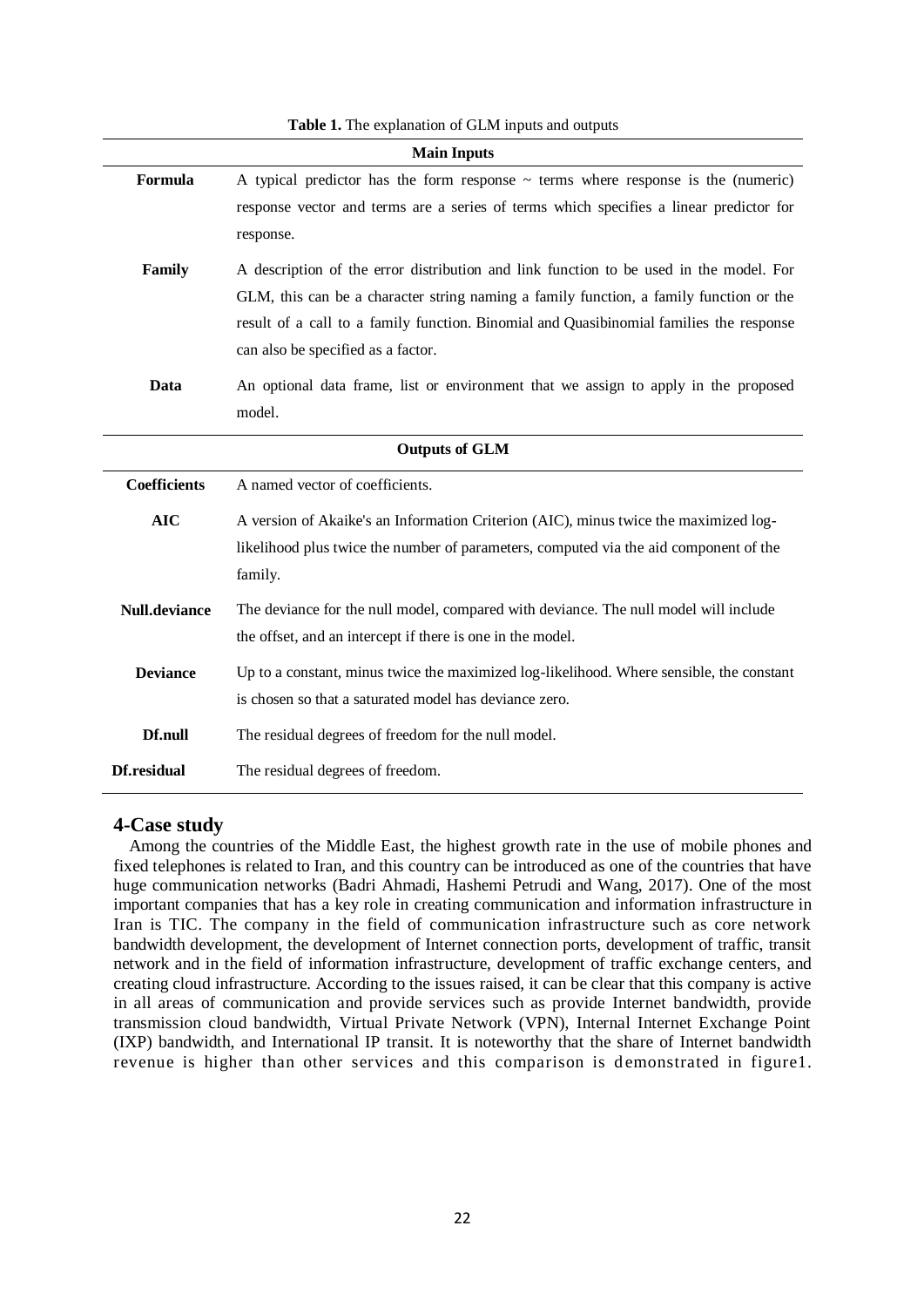

**Fig1.** Income shares of services

 According to figure1, if the forecast of the realization of the income from the Internet service is not fulfilled, the company's income will face a significant decrease, which can even lead to the bankruptcy of the company. Therefore, the senior managers in the TIC decided to investigate this diagnostic more carefully and offer a solution to overcome this problem. One of the decisions that all managers agreed with it, providing more discounts for customers who buy the Internet service along with other services. Obviously, various combinations of services along the Internet service can be created. In this study, the effect of providing Internet service and VPN service packages compared to providing VPN service is analyzed. It is necessary to explain the details of the discounts and conditions of each of the two packages introduced, due to the confidentiality of the information, are unpublishable.

#### **5-Results**

 As mentioned in the previous section, the real information and data about TIC is considered as a case study in this study. Therefore, in this section, information about the packages introduced by the company is collected and analyzed. In this section, in order to perform calculations and analysis, R software and R-studio is used in system with (Intel® Core<sup>TM</sup> i7-6500U CPU 2.50GHz), which is expressed in the following extracted results. The data of this case study consist of four main terms. The first part of data introduces the code of each of the packages "PackageID" provided to the main customers, all the created codes are unique. The second part of data is Connection, which introduces how to present the introduced packages to customers. Namely, introduced packages can be provided to customers through attendance at conferences and in-person meetings, via email or through social networks. Therefore, "Connection" in this study is divided into three categories "Direct", "Email" and "Social Network". The third part of data is information about the division of packages provided by TIC. One of the packages offered represents the VPN service and the other type of package is related to providing Internet service along with VPN service. Therefore, two categories "No Package" and "Package" are considered for "IFPackage", which "No Package" represents the VPN service package and "Package" denotes the hybrid package. The fourth part of data is about the use or non-use of the offered packages by the customers as "IFActivePackage", where the answers are categorized as "Yes" and "No". Data are categorized in Figure 2.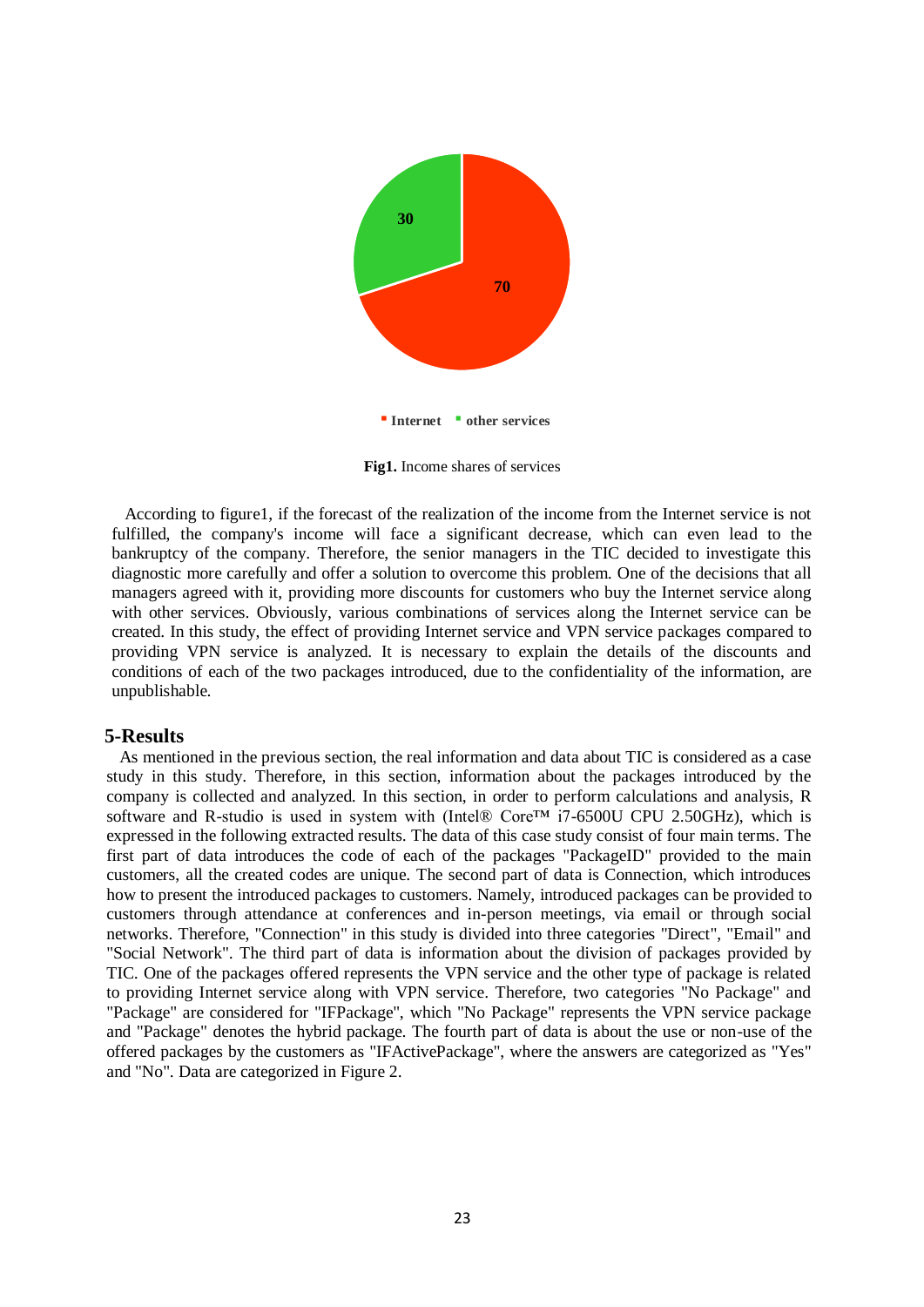

 In this section, an attempt has been made to examine the interaction of variables with respect to each other. First, cross tabulation of two variables "IFActivePackage" and "Connection" is investigated, which is shown in table 2.

**Table2**. Cross Tabulation Analysis

|                        |                |        | Connection |                |
|------------------------|----------------|--------|------------|----------------|
|                        |                | Direct | Email      | Social Network |
| <b>IFActivePackage</b> | N <sub>0</sub> | 290    | 550        | 727            |
|                        | Yes            | 903    | 85         | 601            |

 According to table 2, customers who did not use the offered packages often received this offer from social networks. On the other hand, those who have activated the offered packages have often received the offer directly. This analysis for "IFActivePackage" and "IFPackage", "Connection" and "IFPackage" is also presented in tables 3 and 4.

| Table 3. Cross Tabulation Analysis |  |  |
|------------------------------------|--|--|
|------------------------------------|--|--|

| IF Package             |                |            |         |
|------------------------|----------------|------------|---------|
|                        |                | No Package | Package |
| <b>IFActivePackage</b> | N <sub>o</sub> | 812        | 755     |
|                        | Yes            | 670        | 919     |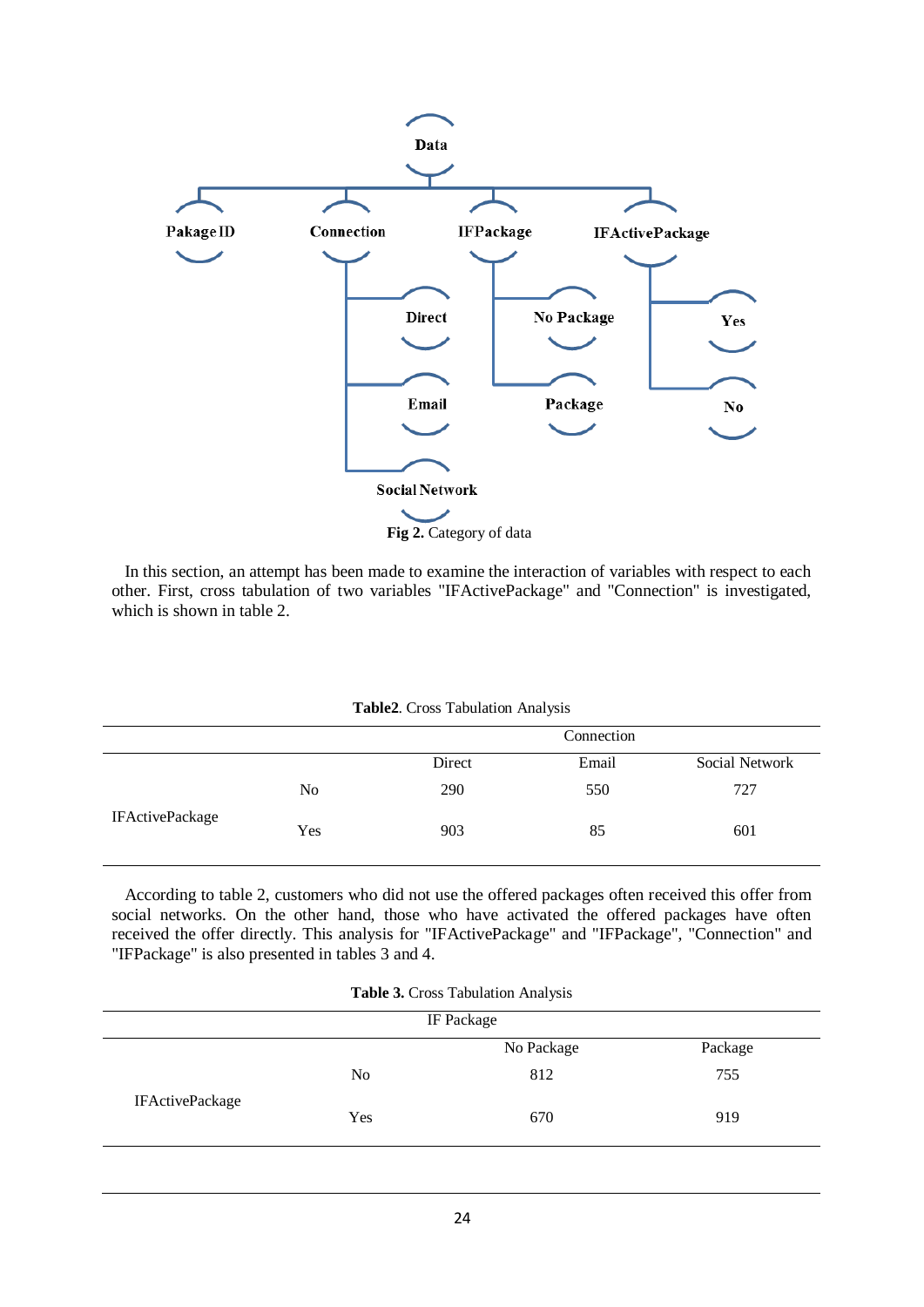|            | IF Package     |            |         |
|------------|----------------|------------|---------|
|            |                | No Package | Package |
|            | Direct         | 333        | 862     |
| Connection | Email          | 512        | 121     |
|            | Social Network | 637        | 691     |

**Table 4.** Cross Tabulation Analysis

 Now, according to the information obtained, an attempt has been made to check in the form of a hypothesis test whether there is relation between "IFPackage" and "IFActivePackage" or not? Therefore, hypotheses test is considered as follow equation1:

$$
\begin{cases}\nH\,0: \text{ "IFActivePackage" is independent of \text{ "IFPackage".}\n\end{cases}
$$
\n
$$
\begin{cases}\nH\,1: \text{ "IFActivePackage" is not independent of \text{ "IFPackage".}\n\end{cases}
$$
\n
$$
\begin{cases}\n1: \text{ "IFActivePackage" is not independent of \text{ "IFPackage".}\n\end{cases}
$$

Using the chi-square test, we analyze apply hypotheses test. The P-value of chi-square test is 4.552e-08, which, since it is less than 0.05, rejects H0 and accept H1. Therefore, it can be concluded that there is a logical relationship between "IFPackage" and "IFActivePackage", which is also confirmed by statistical tests.

We can also define the hypothesis test to examine the effect of "Connection" on "IFActivePackage" as follows:

$$
\begin{cases}\nH \, 0: \text{ "IFA} \, \text{ctive} \, \text{Package} \text{ "is independent of} \text{ "Connection".} \\
H \, 1: \text{ "IFA} \, \text{ctive} \, \text{Package} \text{ "is not independent of} \text{ "Connection".}\n\end{cases}
$$
\n
$$
(2)
$$

(3)

 The P-value for this test is less than 3.451e-13 and due to being smaller than 0.05, we reject *H0* and accept *H1*. Therefore, it can be said that "Connection" and "IFPackage" have an effect on" IFActivePackage".

Now, owning to that there is relation between "Connection" and "IFActivePackage", "IFPackage" and " IFActivePackage", we create GLM for this case study as follows:

*IFA ctivePackage* =  $\beta$ <sup>\*</sup> *IFPackage* "+  $\varepsilon$ 

 According to equation 3, "IFPackage" is defined as predictor variable and "IFActivePackage" as Predictable variable. Also, *β* shows the regression coefficient "IFPackage" and *ε* shows deviance of GLM. According to the results of the GLM, *β* value of "IFPackagePackage" is 0.34479, which indicates that "IFPackagePackage" has a positive effect on "IFActivePackage". Other details of GLM are demonstrated as follow: **Table 5.** GLM outputs

|                   | <b>Table 5. OLIVI OULDULS</b> |                    |
|-------------------|-------------------------------|--------------------|
|                   | Deviance Residuals            | degrees of freedom |
| Null deviance     | 4375.0                        | 3155               |
| Residual deviance | 4325.4                        | 3154               |

 According to table 5, it is clear that the deviance of GLM is less than the chance model. Also, the value of Akaike's an Information Criterion (AIC) for GLM is 4131.4. It is necessary to mention about AIC. When comparing models fitted by maximum likelihood to the same data, the smaller the AIC, is the better the fit. In order to confirm that the proposed GLM works better than the chance model, we perform the hypothesis test as follows: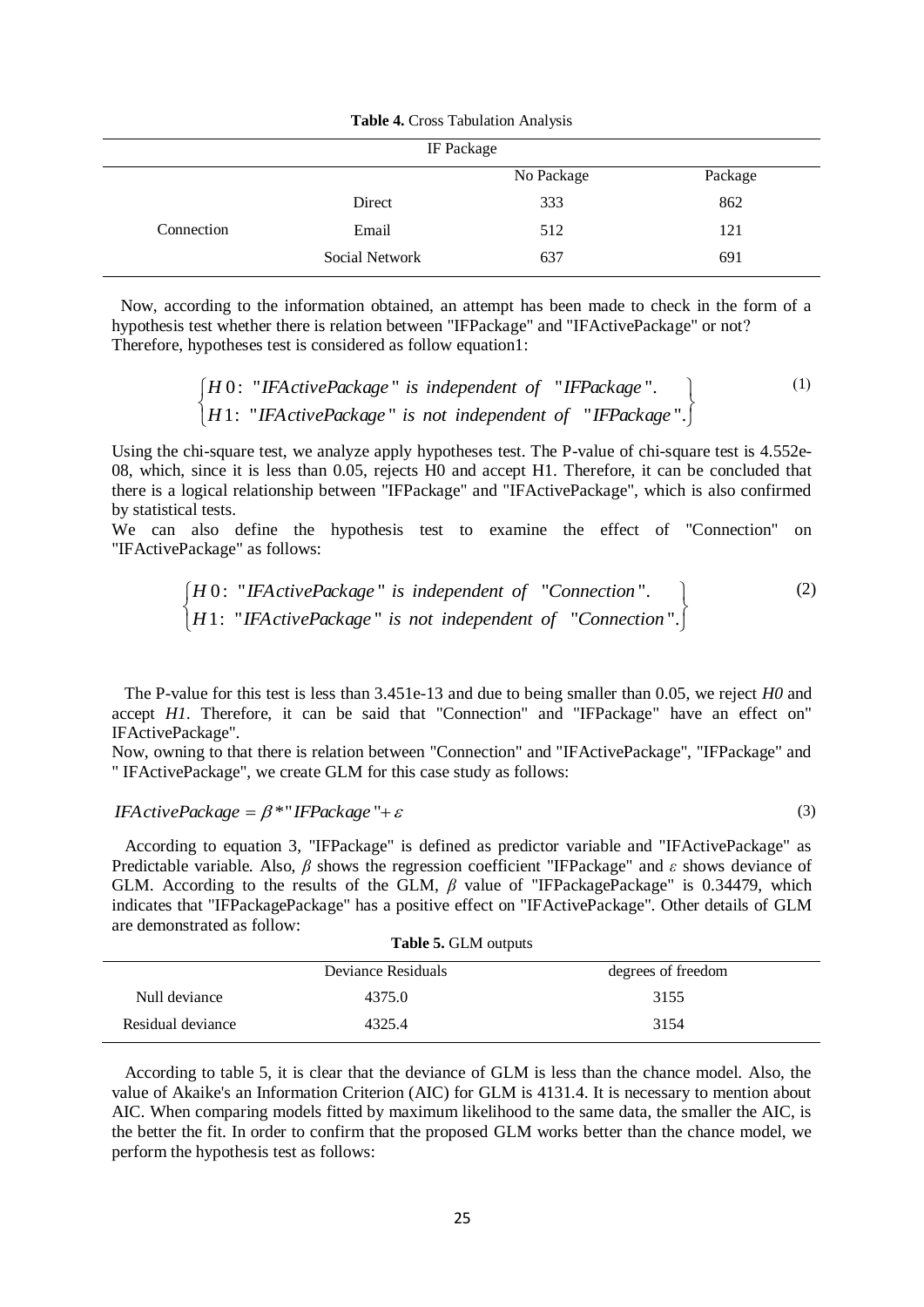$[H 0:$  the model is not better than chance at predicting the "*IFActivePackage* ".<br> $[H 1:$  the model is better than chance at predicting the "*IFActivePackage* ".

*H* 1: the model is better than chance at predicting the " *IFA ctivePackage* ".

According to the results obtained from the chi-square test, the P-value is 5.302866e-08, which indicates that the *H0* is rejected. Therefore, it can be concluded that the superiority of GLM over the chance model is also confirmed by the chi-square test.

(4)

As previously discussed, one of the predicator variables whose cross over effect was confirmed to be is "Connection."

In the new GLM, we also add "Connection" to the model and analyze the results. The new GLM is also expressed as follow:

$$
IFActivePackage = \beta_1 * "IFPackage " + \beta_2 * " Connection " + \varepsilon
$$
\n<sup>(5)</sup>

According to the results of the GLM,  $β<sub>I</sub>$  value of "IFPackagePackage" is (-0.56022), which indicates that "IFPackagePackage" has negative effect on "IFActivePackage". Also, *β<sup>21</sup>* of "ConnectionDirect" and *β<sup>22</sup>* of "ConnectionEmail" are (1.41234) and (-2.23651). Other details of GLM are demonstrated as follow:

**Table 6.** GLM outputs

|                   | Deviance Residuals | degrees of freedom |  |
|-------------------|--------------------|--------------------|--|
| Null deviance     | 4375.0             | 3155               |  |
| Residual deviance | 3490.2             | 3152               |  |

 According to table 6, the deviation of proposed GLM has been drastically reduced, which indicates the improvement of the proposed model, and the AIC has been 3475.2, which has decreased and improved compared to the initial GLM.

According to the obtained results, in the initial GLM, the coefficient of "IFPackagePackage" is positive, and in the second GLM, this coefficient is negative, which indicates the existence of conflict in the results. Namely, when the GLM was created with "IFPackage", the coefficient of "IFPackagePackage" was positive, and when "ConnectionEmail" was added to the GLM, this coefficient was negative. Here, in view of the conflict, the Simpson paradox arises.

The Simpson's Paradox occurs when at least three variables are interacted in the problem. The variable that is explained ("IFActivePackage"), the variable that is explainer ("IFPackage"), and the third variable ("Connection") that, although effective, the effect is neglected. The Simpson's Paradox is obtained when the effect of the explainer variable on the explained variable is reversed by considering the third variable (Simpson, 1949; Bandyoapdhyay *et al.*, 2011). Therefore, due to the conflict raised in the GLM, the relation between predictor variables must be considered in the GLM so that we can remove the Simpson paradox from the model. Finally, the final GLM is introduced as follows:

IFA ctivePackage =  $\beta_1$  \*" IFPackage "+  $\beta_2$  \*" Connection "+  $\beta_3$  \*" IFPackage ":" Connection "+  $\varepsilon$ (6)

After solving the final GLM, the regression coefficients become logical and are presented in table 7:

| N <sub>0</sub> | regression coefficients           | Value      | P-value   | significant |
|----------------|-----------------------------------|------------|-----------|-------------|
|                | <b>IFPackagePackage</b>           | $-0.87379$ | 9.88e-15  | ∗           |
| ↑              | <b>ConnectionDirect</b>           | 1.50145    | $<$ 2e-16 | ∗           |
| 2              | <b>Connection</b> Email           | $-3.14401$ | $<$ 2e-16 | ∗           |
| 4              | IFPackagePackage:ConnectionDirect | 0.16937    | 0.41255   |             |
|                | IFPackagePackage:ConnectionEmail  | 2.98084    | $<$ 2e-16 | *           |
|                |                                   |            |           |             |

**Table 7.** regression coefficients of final GLM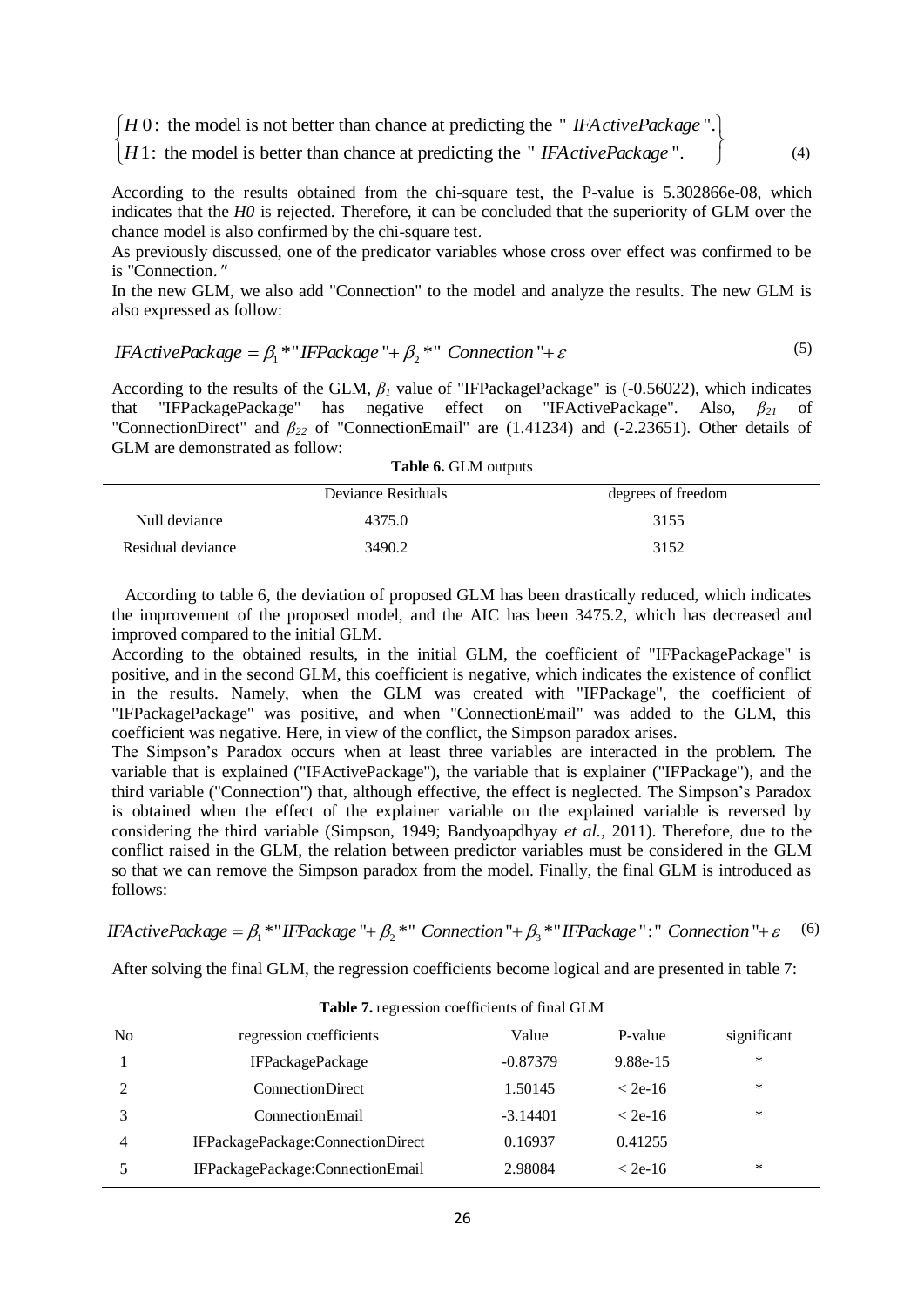In the GLM, the default mode of ("IFPackage") is considered Package and default mode of "Connection" is considered SocialNetwork. According to Table 7, the regression coefficient of "IFPackagePackage" is negative, which is interpreted as having a negative effect on the model output when the package is presented to customers through SocialNetwork. Regression coefficient of "ConnectionDirect" is positive. Namely, when packages are offered directly to customers, it has a positive effect on the use of the offer. The reason can be stated that usually when there is a face-toface meeting with each other, it will have a greater impact on customers. But on the other hand, the regression coefficient of "ConnectionEmail" is negative, which indicates the negative effect of on the output variable. Due to the Simpson's Paradox in the proposed model, the relationship between predictor variables is also considered in the model. Therefore, when the regression coefficient of "IFPackagePackage: ConnectionEmail" is negative, it means that when the hybrid package is sent to customers via official email, it will have a significant positive effect on the output variable. The details of final GLM are also collected in table 8.

#### **Table 8.** GLM outputs

|                   | Deviance Residuals | degrees of freedom |
|-------------------|--------------------|--------------------|
| Null deviance     | 4375.0             | 3155               |
| Residual deviance | 3393.5             | 3150               |

 As can be seen in table 6, the deviation of final GLM has also been significantly reduced, which indicates an improvement in proposed GLM model. In order to confirm that the proposed GLM works better than the chance model, we perform the hypothesis test as follows:

 $[H 0:$  the model is not better than chance at predicting the "*IFActivePackage* ".<br>  $[H 1:$  the model is better than chance at predicting the "*IFActivePackage* ". *H* 0: the model is not better than chance at predicting the "*IFActivePackage*". (7)

 As it was predictable, the final GLM has a high capability, and after performing the chi-square test, the P-value is considered close to zero, which is a rejection of H0 and acceptance of the H1. Also, the value of AIC for the final GLM is 3211.5, which has been improved compared to other models in this output.

 Therefore, it can be concluded that the best proposed model is related to final GLM, which is better and more acceptable than other models in every respect.

A comparison between the three GLM presented in the Table 9:

| <b>GLM</b> | Deviance | Degrees of Freedom | AIC    |  |
|------------|----------|--------------------|--------|--|
|            | 4345.4   | 3154               | 4131.4 |  |
|            | 3490.2   | 3152               | 3475.2 |  |
|            | 3393.5   | 3150               | 3211.5 |  |
|            |          |                    |        |  |

**Table 9.** Comparison between the three GLM

## **6-Conclusion**

Nowadays, telecommunication services have a crucial role in many social and economic areas. As mentioned earlier, a large part of the revenues of the IT industry be related to Internet services. Therefore, a change in the trend of internet service demand can lead to a dramatic decrease in profits. Hence, offered service by IT industry was analyzed to balance revenue sources. In this work, introducing low-demand services along with Internet service in the form of a package to the main customers was proposed as a potential solution. The best-known machine learning algorithm, Generalized Linear Model (GLM), was employed to analyze the impact of the three ways of package introduction to customers and the type of the offered packages on usage of suggested packages. Validation of applicability of our study is confirmed by a case study of a Telecommunication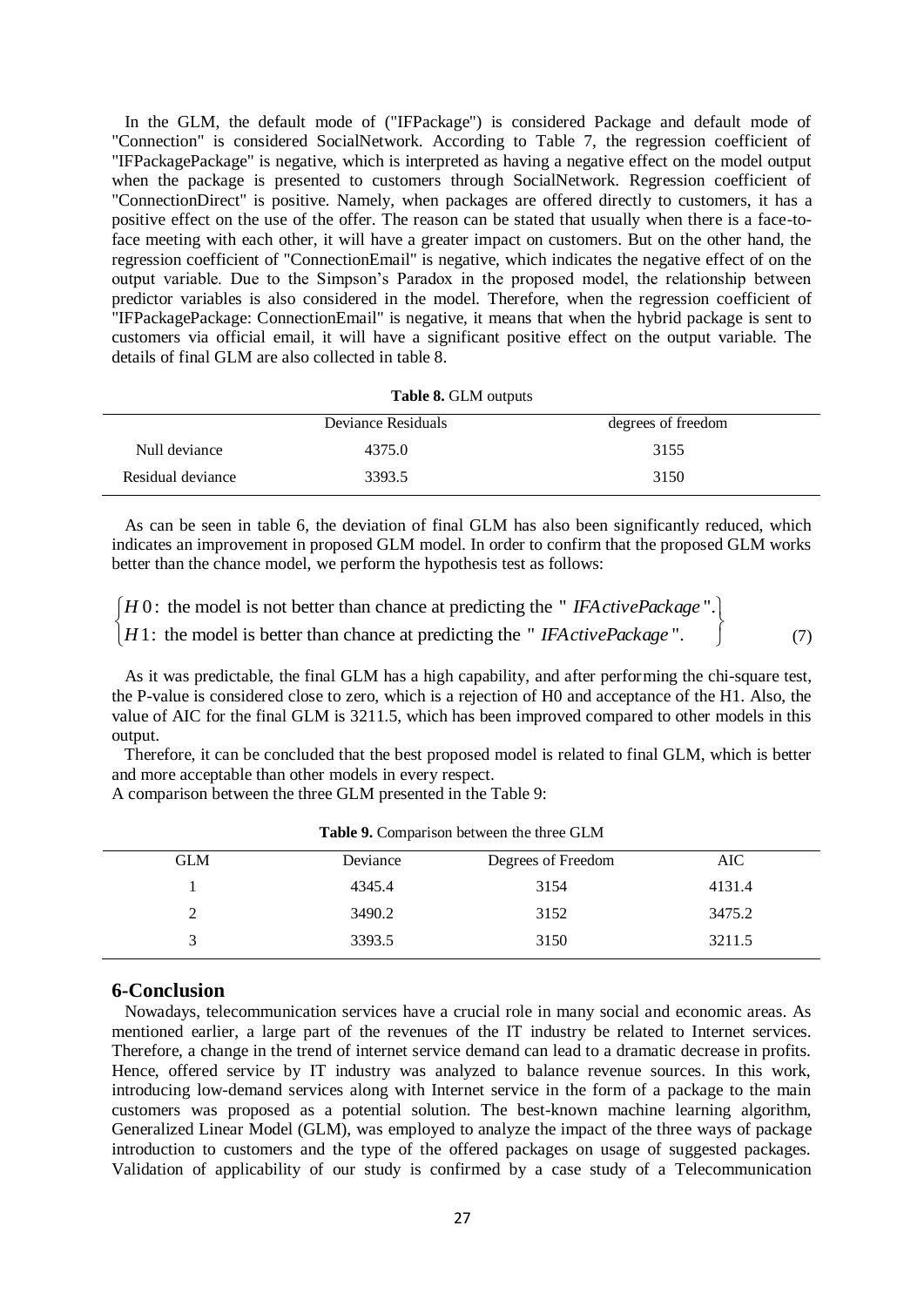company in Iran**.** The data of this case study consists of four main terms "PackageID", "Connection", "IFPackage", and "IFActivePackage". By Chi-square test, we show that "Connection" and "IFPackage" have an effect on" IFActivePackage". According to this result, GLM was created for case study. First, "IFPackage" is considered as a predictor variable of "IFActivePackage". The results present positive effect of "IFPackagePackage" on "IFActivePackage". Then, "Connection" was added to the model. Surprisingly, Analysis indicates the negative effect of "IFPackagePackage" in "IFActivePackage". Next, conflict outcome leads us to consider Simpson paradox. According to the Simpson's Paradox, the relationship between predictor variables ("Connection". "IFPackage") is added to previous GLM as the third variable. Moreover, in each examines, the superiority of GLM over the chance model is also confirmed by the chi-square test. Our finding shows hybrid package is sent to customers via the official email have a significant positive effect on the output variable. Finally, in future investigations, it might be possible to:

- 1. Use other machine learning methods and compare their performance.
- 2. Determine other predictor variables that can be effective in evaluating the model.
- 3. Evaluate model using time series techniques.

#### **Acknowledgments**

 This research is the result of the efforts of many people, which is presented in the form of an 11 pages article. Special thanks to all the senior managers of the Infrastructure Communications Company for working with our team.

## **References**

Agresti, A. (2015) *Foundations of linear and generalized linear models*. John Wiley \& Sons.

Badri Ahmadi, H., Hashemi Petrudi, S. and Wang, X. (2017) 'Integrating sustainability into supplier selection with analytical hierarchy process and improved grey relational analysis: A case of telecom industry.', *International Journal of Advanced Manufacturing Technology*, 90.

Bandyoapdhyay, P. S. *et al.* (2011) 'The logic of Simpson's paradox', *Synthese*, 181(2), pp. 185–208.

Büyüközkan, G. and şakir Ersoy, M. (2009) 'Applying fuzzy decision making approach to IT outsourcing supplier selection', *system*, 2, p. 2.

Carrera, Á. *et al.* (2014) 'A real-life application of multi-agent systems for fault diagnosis in the provision of an Internet business service', *Journal of Network and Computer Applications*, 37, pp. 146–154.

Chen, X. *et al.* (2020) 'A Novel Fault Diagnosis Method for High-Speed Railway Turnout Based On DCAE-Logistic Regression', in *2020 3rd International Conference on Artificial Intelligence and Big Data (ICAIBD)*, pp. 318–323.

Covas, M. T., Silva, C. A. and Dias, L. C. (2013) 'Multicriteria decision analysis for sustainable data centers location', *International Transactions in Operational Research*, 20(3), pp. 269–299. doi: 10.1111/j.1475-3995.2012.00874.x.

Daim, T. U., Bhatla, A. and Mansour, M. (2013) 'Site selection for a data centre--a multi-criteria decision-making model', *International Journal of Sustainable Engineering*, 6(1), pp. 10–22.

Echraibi, A. *et al.* (2020) 'An Infinite Multivariate Categorical Mixture Model for Self-Diagnosis of Telecommunication Networks', in *2020 23rd Conference on Innovation in Clouds, Internet and Networks and Workshops (ICIN)*, pp. 258–265.

Emami, M. *et al.* (2020) 'Generalization error of generalized linear models in high dimensions', in *International Conference on Machine Learning*, pp. 2892–2901.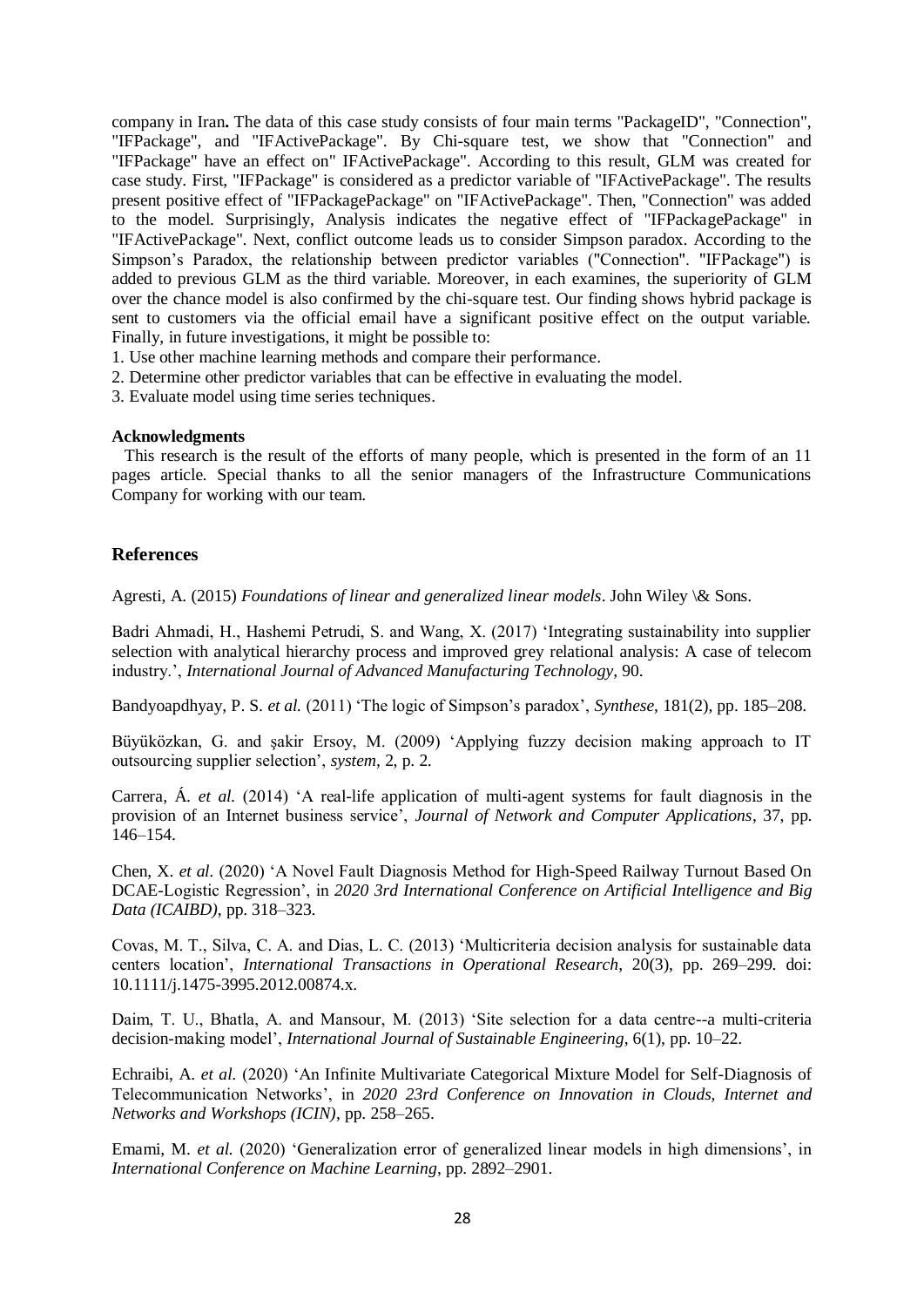Félix, A., Garc\'\ia, N. and Vera, R. (2020) 'Participatory diagnosis of the tourism sector in managing the crisis caused by the pandemic (COVID-19)', *Revista Interamericana de Ambiente y Turismo*, 16(1), pp. 66–78.

Hossain, M. L., Abu-Siada, A. and Muyeen, S. M. (2018) 'Methods for advanced wind turbine condition monitoring and early diagnosis: A literature review', *Energies*, 11(5), p. 1309.

Khatib, E. J. *et al.* (2015) 'Data mining for fuzzy diagnosis systems in LTE networks', *Expert Systems with Applications*, 42(21), pp. 7549–7559.

Kim, J. S. *et al.* (2018) 'Development of data-driven in-situ monitoring and diagnosis system of fused deposition modeling (FDM) process based on support vector machine algorithm', *International Journal of Precision Engineering and Manufacturing-Green Technology*, 5(4), pp. 479–486.

Ko, R. K. L., Lee, S. S. G. and Lee, E. W. (2009) 'Business process management (BPM) standards: a survey', *Business Process Management Journal*.

Kohlbacher, M. (2010) 'The effects of process orientation: a literature review', *Business process management journal*.

Lei, Y. *et al.* (2020) 'Applications of machine learning to machine fault diagnosis: A review and roadmap', *Mechanical Systems and Signal Processing*, 138, p. 106587.

Liu, P. *et al.* (2020) 'Optimization of Edge-PLC-Based Fault Diagnosis With Random Forest in Industrial Internet of Things', *IEEE Internet of Things Journal*, 7(10), pp. 9664–9674.

Nelder, J. A. and Wedderburn, R. W. M. (1972) 'Generalized linear models', *Journal of the Royal Statistical Society: Series A (General)*, 135(3), pp. 370–384.

Quiñones-Grueiro, M., Llanes-Santiago, O. and Neto, A. J. S. (2021) 'Fault Diagnosis in Industrial Systems', in *Monitoring Multimode Continuous Processes*. Springer, pp. 1–14.

De Ramon Fernandez, A., Ruiz Fernandez, D. and Sabuco Garcia, Y. (2020) 'Business Process Management for optimizing clinical processes: A systematic literature review', *Health informatics journal*, 26(2), pp. 1305–1320.

Shahabi, H. *et al.* (2020) 'Flood detection and susceptibility mapping using sentinel-1 remote sensing data and a machine learning approach: Hybrid intelligence of bagging ensemble based on k-nearest neighbor classifier', *Remote Sensing*, 12(2), p. 266.

Simpson, E. H. (1949) 'Measurement of diversity', *nature*, 163(4148), p. 688.

Sorrentino, M. *et al.* (2019) 'A Novel Energy Efficiency Metric for Model-Based Fault Diagnosis of Telecommunication Central Offices', *Energy Procedia*, 158, pp. 3901–3907.

Soualhi, A. and Razik, H. (2020) 'Diagnostic Methods for the Health Monitoring of Gearboxes', *Electrical Systems 1: From Diagnosis to Prognosis*, pp. 1–43.

Sun, Y. *et al.* (2020) 'A new convolutional neural network with random forest method for hydrogen sensor fault diagnosis', *IEEE Access*, 8, pp. 85421–85430.

Tetteh, V. K. (2012) *Organisational Diagnosis--A Management Tool for Change in the Telecommunication Industry*.

Varela-Vaca, Á. J. *et al.* (2019) 'Automatic verification and diagnosis of security risk assessments in business process models', *IEEE Access*, 7, pp. 26448–26465.

Wang, F. *et al.* (2020) 'Neural cognitive diagnosis for intelligent education systems', in *Proceedings*